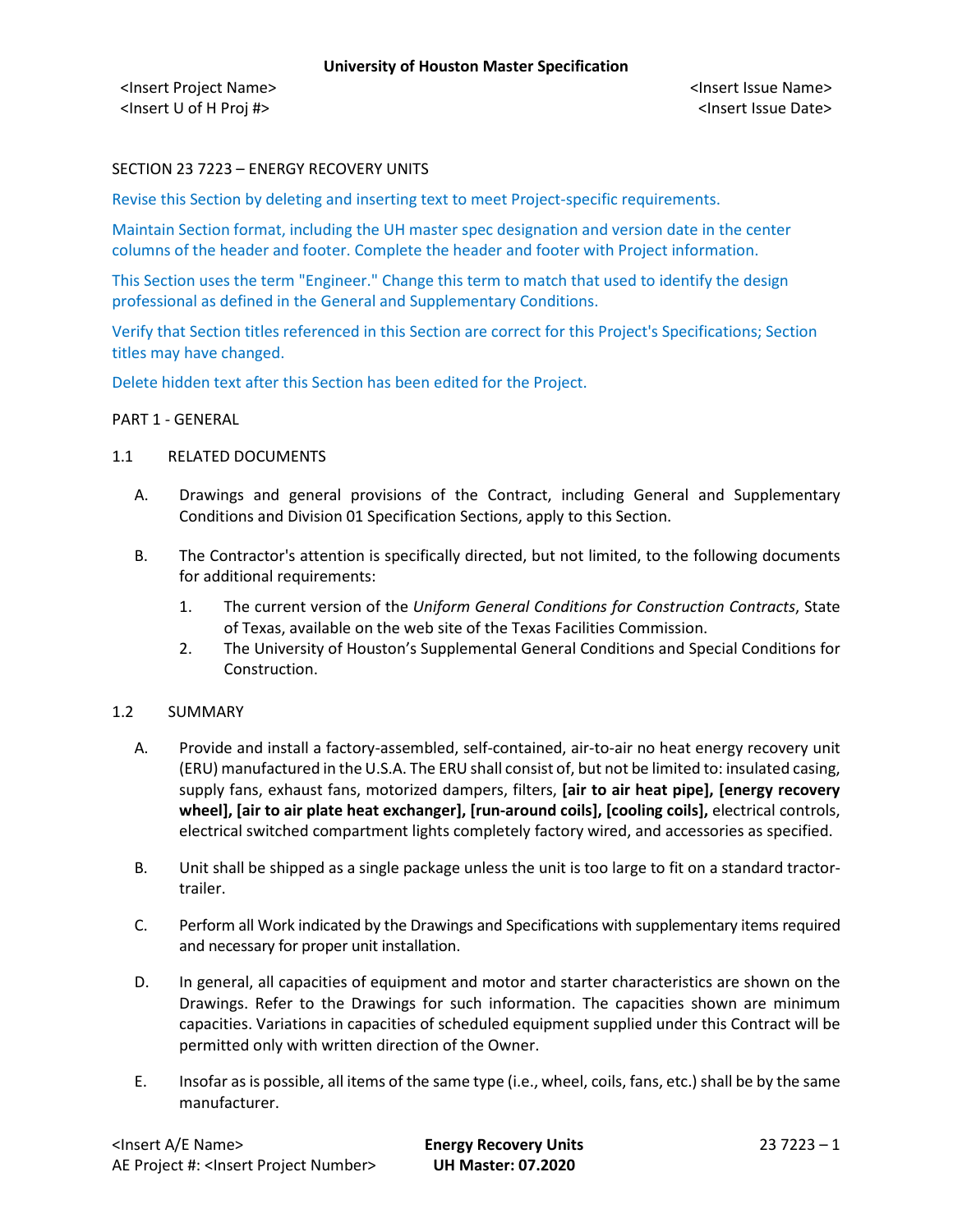- F. Motor frame types and horsepower shown on the Drawings are the minimum. Provide motor horsepower to meet performance requirements.
- G. Design entering and leaving air temperature conditions, outside and exhaust air quantities and performance capacity requirements are indicated on the Drawings.
- 1.3 REFERENCE STANDARDS
	- A. The latest published edition of a reference shall be applicable to this Project unless identified by a specific edition date.
	- B. All reference amendments adopted prior to the effective date of this Contractshall be applicable to this Project.
	- C. All materials, installation and workmanship shall comply with the applicable requirements and standards addressed within the following references:
	- D. ASTM B209 Aluminum and Aluminum-Alloy Sheet and Plate.
	- E. ASTM A653 Hot Dipped Galvanized Steel Sheet.
	- F. AFBMA 9 Load Ratings and Fatigue Life for Ball Bearings.
	- G. AFBMA 11 Load Ratings and Fatigue Life for Roller Bearings.
	- H. AMCA 99 Standards Handbook.
	- I. AMCA 210 Laboratory Methods of Testing Fans for Rating Purposes.
	- J. AMCA 300 Test Code for Sound Rating Air Moving Devices.
	- K. AMCA 301 Method of Publishing Sound Ratings for Air Moving Devices.
	- L. AMCA 500 Test Methods for Louver, Dampers and Shutters.
	- M. ARI 410 Forced-Circulation Air Cooling and Air Heating Coils.
	- N. ARI Guideline V Calculating the Efficiency of Energy Recovery Ventilation and its Effect and Sizing of Building HVAC Systems.
	- O. (ANSI) / ARI 1060 Rating Air-to-Air Heat Exchangers for Energy Recovery Ventilation Equipment.
	- P. NREL/TP-550-26131 Desiccant Dehumidification Wheel Test Guide.
	- Q. NEMA MG1 Motors and Generators.
	- R. NFPA 70 National Electrical Code.
	- S. NFPA 90A Limits for Flame Spread and Smoke Ratings.
	- T. UL 900 Test Performance of Air Filter Units.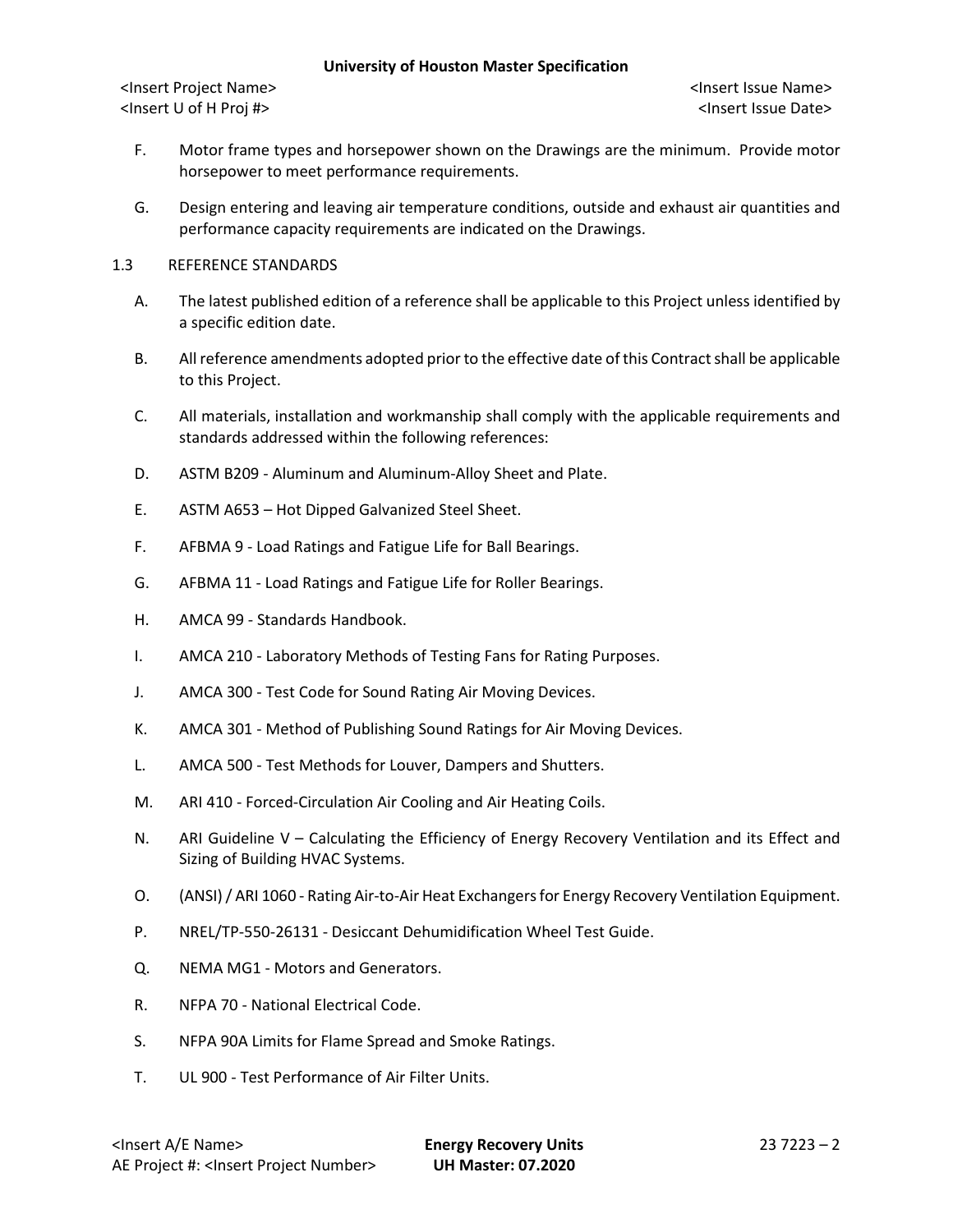- U. (ANSI) ASHRAE 84 Method of Testing Air-to-Air Heat Exchangers.
- V. ASTM C168 Terminology Relating to Thermal Insulation Materials.
- 1.4 QUALITY ASSURANCE
	- A. Energy recovery unit shall be provided by a manufacturing firm with minimum five (5) years of documented experience specializing in the engineering, design, fabrication and testing of energy recovery components.
	- B. All calculations and efficiencies to meet the performance requirements of this Section are to be processed per the referenced applicable AMCA, ASHRAE 84 Standards, ARI, and NREL guidelines.
	- C. No material may be used that, when tested by the ASTM E84-89 test method, is found to melt, drip or delaminate to such a degree that the continuity of the flame front is destroyed, thereby resulting in an artificially low flame spread rating.
	- D. All materials shall have NFPA 90 rating of 25/50 or better.
	- E. Inspect all ERU components and assemblies prior to shipment to the Project Site. A factory authorized representative shall perform a field inspection of the field assembled components and assemblies, and equipment installation, including all piping, electrical connections, and direct digital controls and instruments that are in the scope of manufacturing and testing of the ERU.
- 1.5 SUBMITTALS
	- A. Product Data
		- 1. Provide literature that indicates dimensions, weights, capacities, ratings, fan performance, gages and finishes of materials, electrical characteristics and connection requirements.
		- 2. Provide data for filter media, filter performance data, filter assembly and filter frames as tested and certified per ASHRAE and NFPA 90 flame spread and smoke rating standards.
	- B. Record Documents
		- 1. Submit under provisions of Division 01.
		- 2. Provide fan curves with specified operating point clearly plotted, as tested and certified per AMCA standards. Ratings to include system effects. Bare fan ratings will not satisfy this requirement but shall be submitted for comparison purposes. All fan data shall be generated from specified testing. The fan shall compare favorably with the scheduled data listed in the Drawings. Where two fans are operated in parallel, provide Hagen's Line plots on fan curves, proving fans will not be operating in the unstable region.
		- 3. Submit sound power level data for both fan outlet and casing radiation at rated capacity, as tested and certified per AMCA standards. All fan data shall be generated from specified testing. The fan shall compare favorably with the scheduled data listed in the Drawings. The selected unit will not exceed the scheduled sound power data.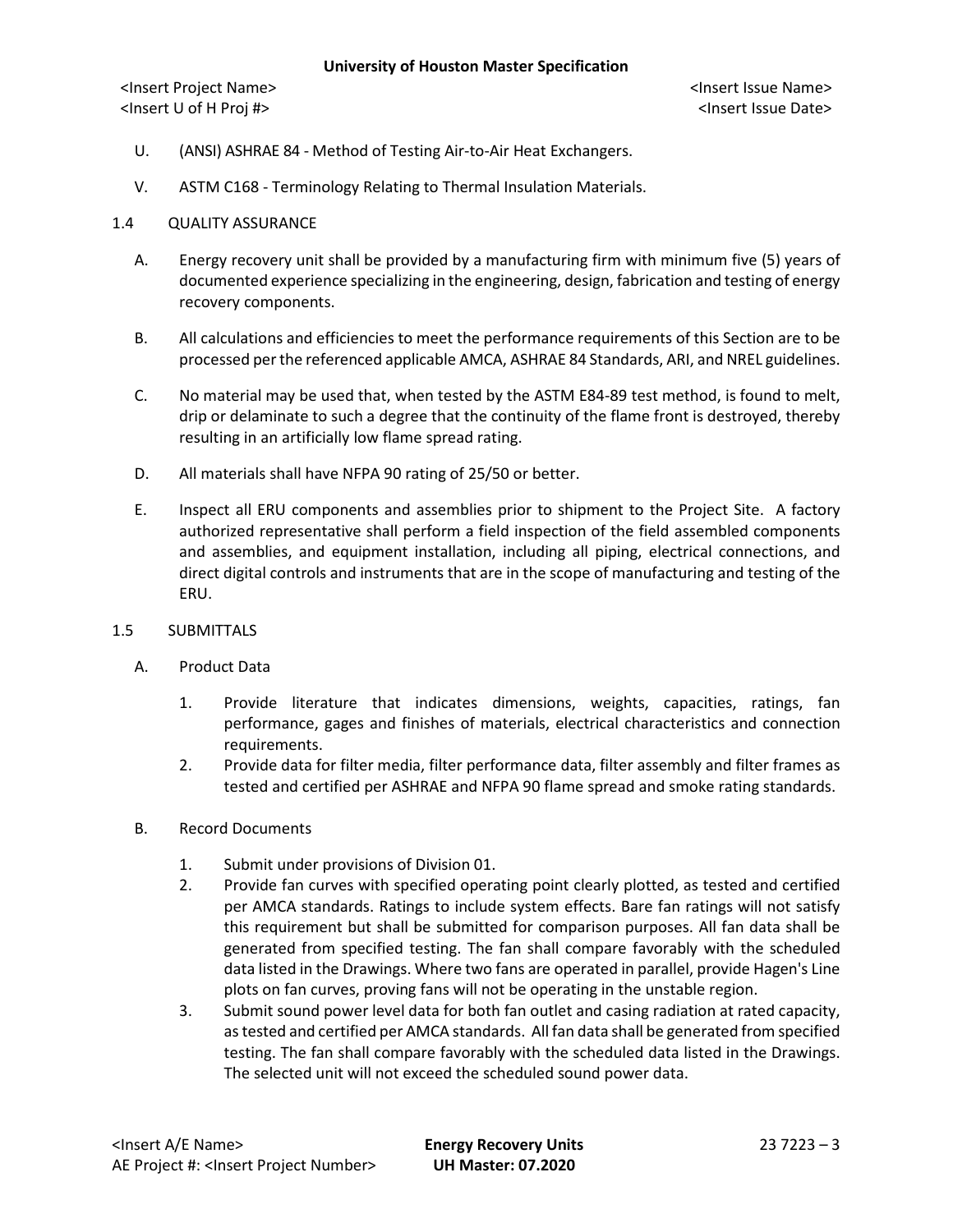- 4. Unit manufacturer shall submit full sound performance data to the Project sound consultant for evaluation. Unit shall be finally configured so as not to exceed sound levels as scheduled on Drawings.
- 5. Equipment performance table comparing the performance of the energy recovery system against a conventional (per Specifications using two (2) six-row coils in series) outside air unit. The table should consider peak wet bulb design conditions to winter design condition of 20 degrees F, in 5 degree F wet bulb increments. This table shall also include the following data for every interval:
	- a. Fresh air cfm, dry bulb and wet bulb (before and after the wheel).
	- b. Exhaust air cfm, dry bulb and wet bulb (before and after the wheel).
	- c. Purge section cfm.
	- d. Cross contamination cfm.
	- e. Pressure loss.
	- f. Fan power consumption (kW addition over standard unit).
	- g. Cooling tonnage reduction (sensible and latent).
	- h. Heating BTU added.
	- i. Operating RPM at each point (minimizing supply relative humidity and temperature).
- 6. Provide efficiency ratings and performance data on all air-to-air energy recovery equipment being supplied with the ERU in accordance with ARI Guideline V, (ANSI) ARI Standard 1060, and in accordance with independent laboratory test per (ANSI) ASHRAE Standard 84.
	- a. If the ERU supplier does not have ARI certification for air-to-air energy recovery equipment, a letter signed by an engineering officer of the corporation must state that the ERU components meet or exceed the requirements of ARI Guideline V and ANSI Standard 1060, and a list documentation of equivalent performance test and the date of test must be enclosed with the letter.
	- b. Provide performance data on finned tube coils as tested and certified per ARI Standards.
- C. Operation and Maintenance Data:
	- 1. Submit Operating and Maintenance (O&M) Manuals with electrical requirements for power supply wiring including wiring and sequence logic diagrams for interlock and control wiring, clearly indicating factory-installed and field-installed wiring, parts list, with a description of operation and controls, and the required maintenance procedures.
	- 2. Manufacturer shall prepare a spare parts list with cost per item for items that are necessary to keep the units operational.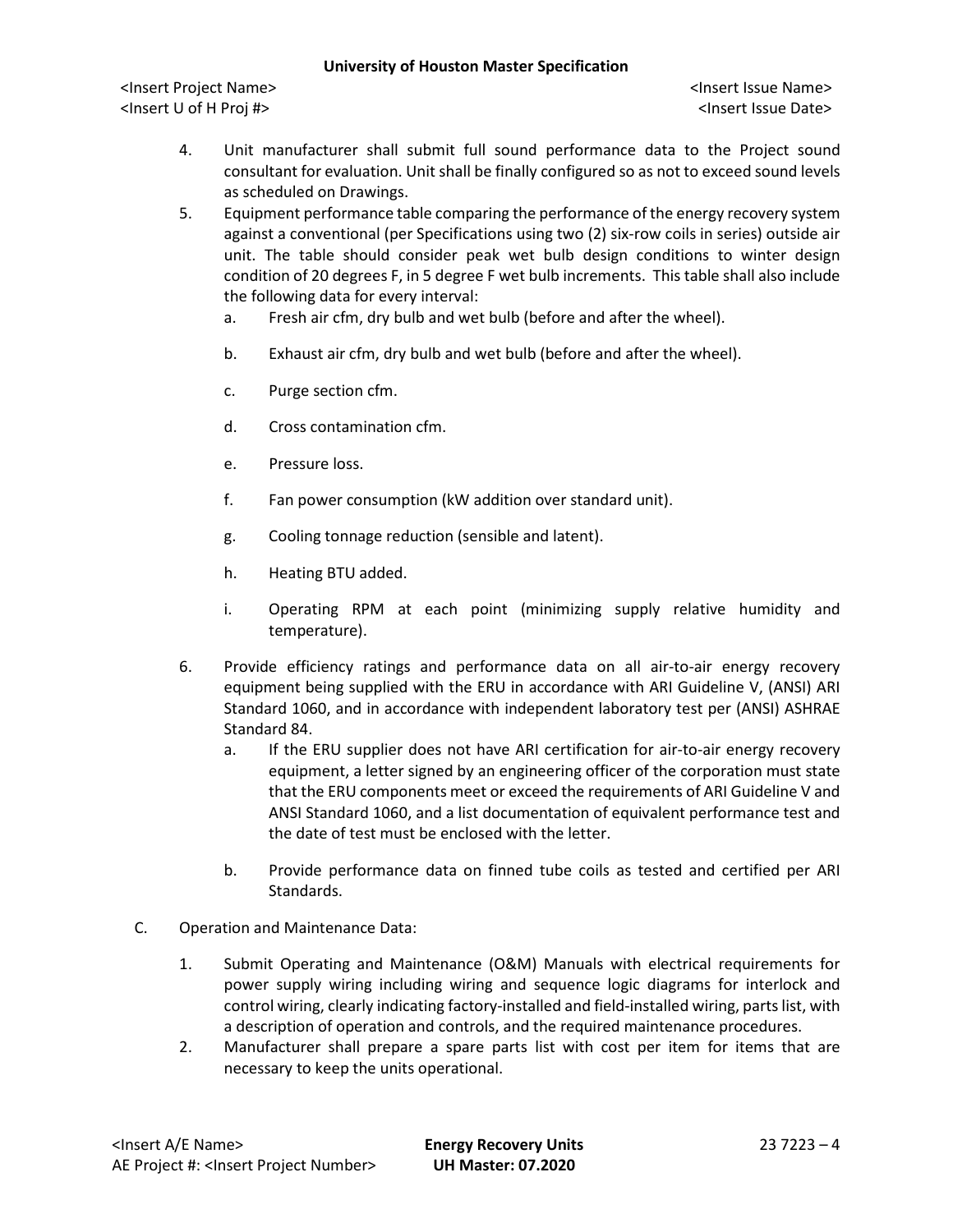## 1.6 DELIVERY, STORAGE AND HANDLING

- A. Deliver, store, protect, and handle products to the Project Site under provisions of Division 01 and Section 23 0100 "Mechanical General Provisions."
- B. Deliver materials to the Project Site in original factory packaging, labeled with manufacturer's identification including product thermal ratings and thickness.
- C. Store insulation in original wrapping and protect from weather and construction traffic. Protect insulation against dirt, water, chemical, and mechanical damage.
- D. All motors, enthalpy wheel segments, plate-to-plate exchangers, and coils are to be sealed in heavy plastic and stored in a protected area.

### 1.7 EXTRA MATERIALS

- A. Provide the following items with each shipment of the ERU to the Project Site:
	- 1. Furnish two (2) sets of each filter type specified.
	- 2. Furnish two (2) sets of all types and size of belts for each driven component.

### 1.8 WARRANTY

- A. Provide a two (2) year warranty on all parts except for filters. Provide a five (5) year warranty on the enthalpy and desiccant wheels. The warranty shall include the repair and replacement of any part that fails during the specified time period. Include labor cost in all warranties.
- B. The warranty shall start on Substantial Completion date.

### PART 2 - PRODUCTS

### 2.1 GENERAL

A. All materials shall meet or exceed all applicable referenced standards, federal, state and local requirements, and conform to codes and ordinances of authorities having jurisdiction.

### 2.2 MANUFACTURERS

- A. The following manufacturers are approved in principle subject to meeting this Specification:
	- 1. Annexair, Inc.
	- 2. Des Champs Technologies, Inc.
	- 3. Dessicant Rotors International, US, LLC.
	- 4. Semco, Inc.
- B. Manufacturers and representatives are responsible for reviewing dimensional variances between the Contract Documents and the manufacturer's proposed and final dimensioned equipment Drawings. Since this is specialized equipment item, the manufacturer is also responsible for all coordination issues that may arise from design to Commissioning the ERU.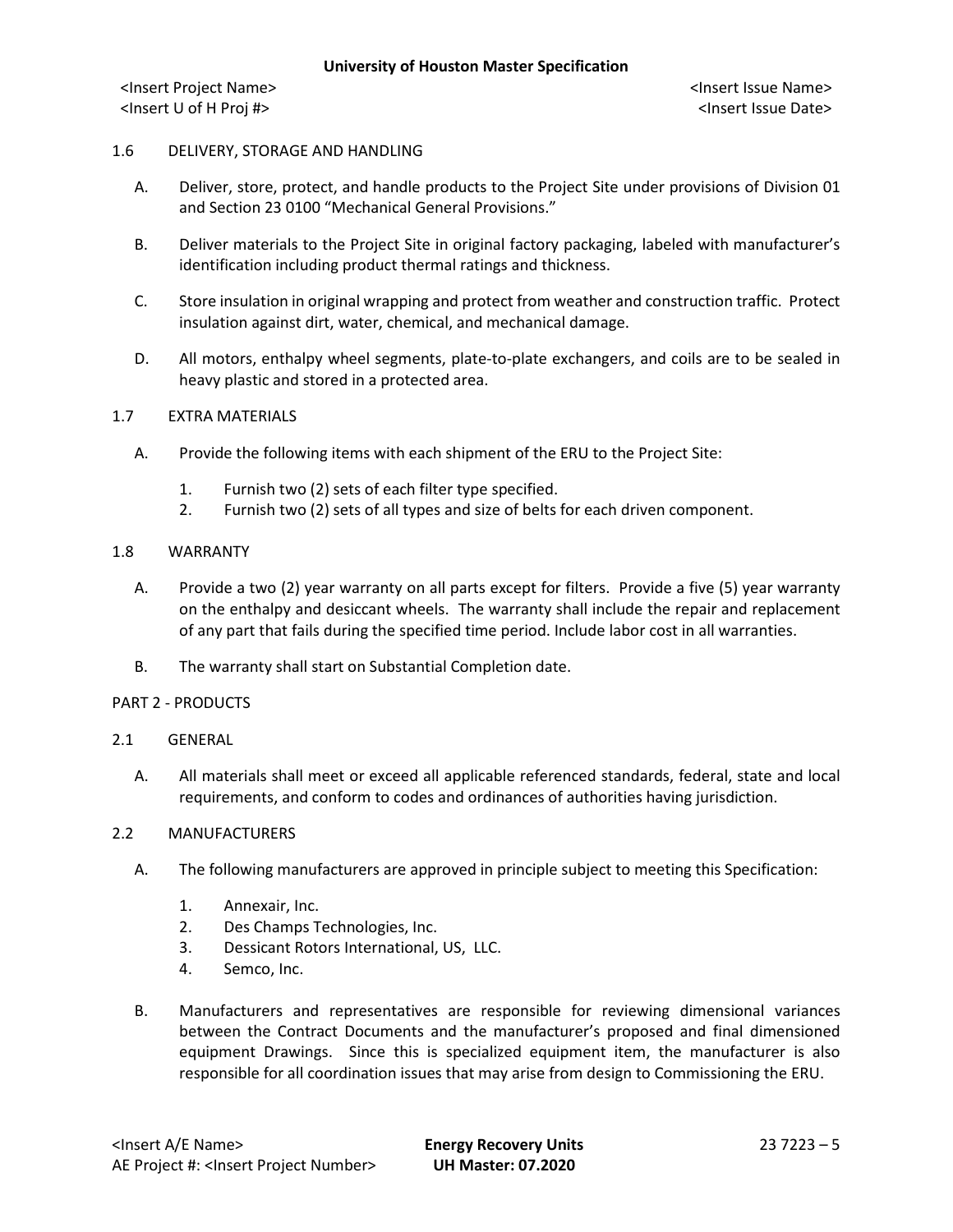## 2.3 ENERGY RECOVERY COMPONENTS

- A. Air-to-Air Heat Pipe Heat Exchanger:
	- 1. Comply with UL Standards.
	- 2. Tube and fin material shall be compatible with the air streams.
	- 3. Thermal recovery units shall be capable of operating at temperatures ranging from a minimum of -29 degrees C (-20 degrees F) to a maximum of 49 degrees C (120 degrees F). The heat transfer between air streams shall take place in a counter flow arrangement. The unit shall have no moving parts and shall be one-piece construction.
	- 4. Tube core shall be either 18 mm (5/8 inch) or 25-mm (1 inch) OD seamless aluminum tubing permanently expanded into the fins to form a firm, rigid and complete metal pressure contact between the tube and fin collar of all operating conditions. Provide copper tubes and copper fins for corrosive air streams.
	- 5. Secondary surfaces shall be of continuous plate type aluminum fins, 0.18 mm (0.007 inch) thick, and of corrugated design to produce maximum heat transfer efficiencies.
	- 6. Basic capillary wick shall be an integral part of the inner wall of the tube and provide a completely wetted surface for maximum heat pipe capacity with minimum heat transfer resistance.
	- 7. Refrigerants shall be approved by EPA.
	- 8. Provide a vertical partition to isolate the exhaust and supply airstreams from each other, so that there will be no cross-contamination. Partition shall be a minimum of 1.9 mm (14 gage) galvanized steel. Provide stainless steel casing for corrosive air streams.
	- 9. Casing shall be a minimum of 1.9 mm (14 gage) galvanized steel.
	- 10. End covers shall be a minimum of 1.0 mm (20 gage) galvanized steel.
	- 11. Provide a mechanism so that the unit can be tilted for summer-winter operation. Actuator used to tilt the unit shall be electric. Provide control panels and sensing bulbs as shown on the Drawings.
	- 12. Provide flexible connectors for each side of the unit. The flexible connector shall be fabricated in a manner that will allow the unit to tilt without binding.
- B. Rotary Air-to-Air Heat Exchanger
	- 1. Comply with UL Standards.
	- 2. Wheel media for heat transfer such as aluminum, copper, stainless steel, or Monel, shall be compatible with the air streams.
	- 3. Exchanger Rotor or Wheel:
		- a. Rotary enthalpy wheel that will provide the design dry and wet bulb temperatures as shown on the Drawings.
		- b. The wheel shall have a flame spread rating less than 25 and smoke developed rating less than 50 and shall be independently tested in accordance with ASTM standard E-84.
		- c. Rotor media shall be independently tested in accordance with ASHRAE 84. Rotor media shall allow laminar flow (but not radial) at a velocities to reduce leakage, bypassing and cross contamination by cross flow within wheel.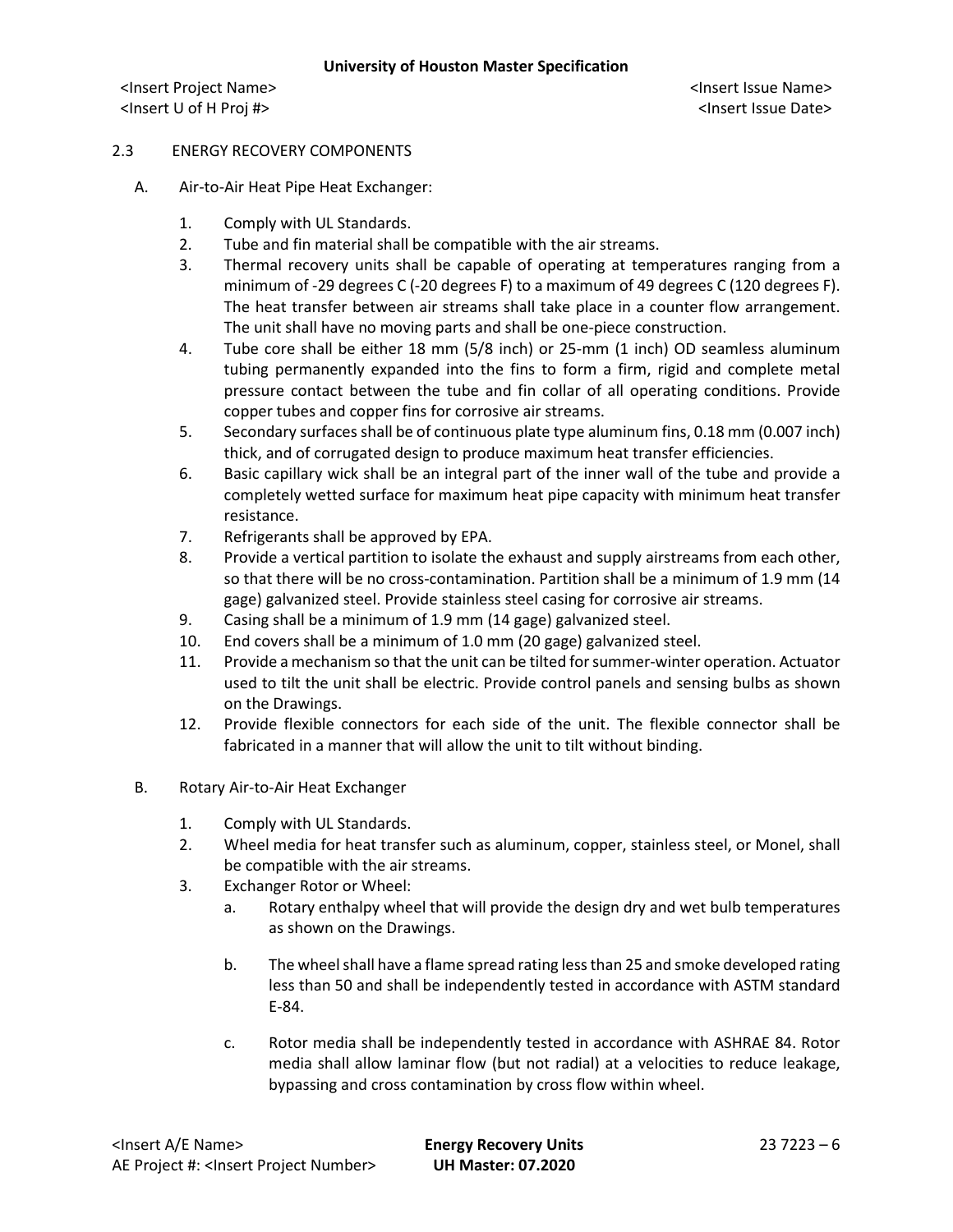- d. Size the transfer media to allow passage of 300 micron particles without fouling or clogging. When latent heat transfer is required, treat media with non-degrading desiccant that is bacteriostatic, non-corroding and non-toxic. No asbestos material will be allowed. Wheels constructed with paper substrate or polymer media materials are not acceptable.
- e. Wheel shall not condense water directly or require a condensate drain for summer or winter operation. Performance rating shall be in accordance with this Section.
- 4. Provide casing seals on periphery of rotor as well as on duct divider and purge section if applicable for this ERU. The face rotor or wheel surface shall be ground and polished to form a smooth surface to achieve long seal life. The seals shall be adjustable, of extended life materials and effective in limiting air bypass leakage.
- 5. Rotor or wheel shall be supported by roller bearings and belt driven by a fractional horsepower, totally enclosed; NEMA Standard motor through a close coupled positively lubricated speed reducer, or gear/chain speed reduction. Bearings should be serviceable and replaceable without having to remove the rotary wheel from the housing. Caster mounted rotor or wheels are not acceptable.
	- a. Where constant speed wheel is indicated on the Drawings provide an AC motor.
	- b. Where variable speed wheel is indicated on the Drawings, exchanger wheel speed and leaving temperature control shall be achieved by means of a variable speed drive. Operation shall be 115/1/60 Volts and by a proportioning temperature controller that varies output voltage of a silicon-controlled rectifier (SCR) to a rectified power motor that will change speed in proportion to changes of voltage to its armature. Include an adjustable thermo switch for automatic changeover for summer-winter operation. Set point of adjustable proportioning temperature controller and thermo switch shall be indicated on visible scale. System shall be capable of speed reduction down to 5 percent of capacity while maintaining adequate torque at any point of operation to rotate wheel.
	- c. System should have an LED type wheel speed indicator, wheel rotation detection device with a local visual alarm on the unit, and an alarm contact to the building automation system (BAS) (flashing red-light) to alert building maintenance.
- 6. Purge Section:
	- a. If purge section is required, maintain at minimum percentage of wheel area.
	- b. Provide an automatic, factory built-in, field adjustable purge to limit exhaust air carry-over to less than 5.0 percent of rated volume.
	- c. Purge shall be effective when static pressure difference between supply and exhaust is 125 Pa (one-half, inch w.g.) or greater, and shall have provision for restriction or adjustment to limit purge air volume to not over 4.0 percent of rated air flow when a static pressure difference up to 2.5 kPa (10 inch w.g.) exists.
- 7. Accommodations shall be made to ease the cleaning or replacement of rotary wheels or rotary wheel sections.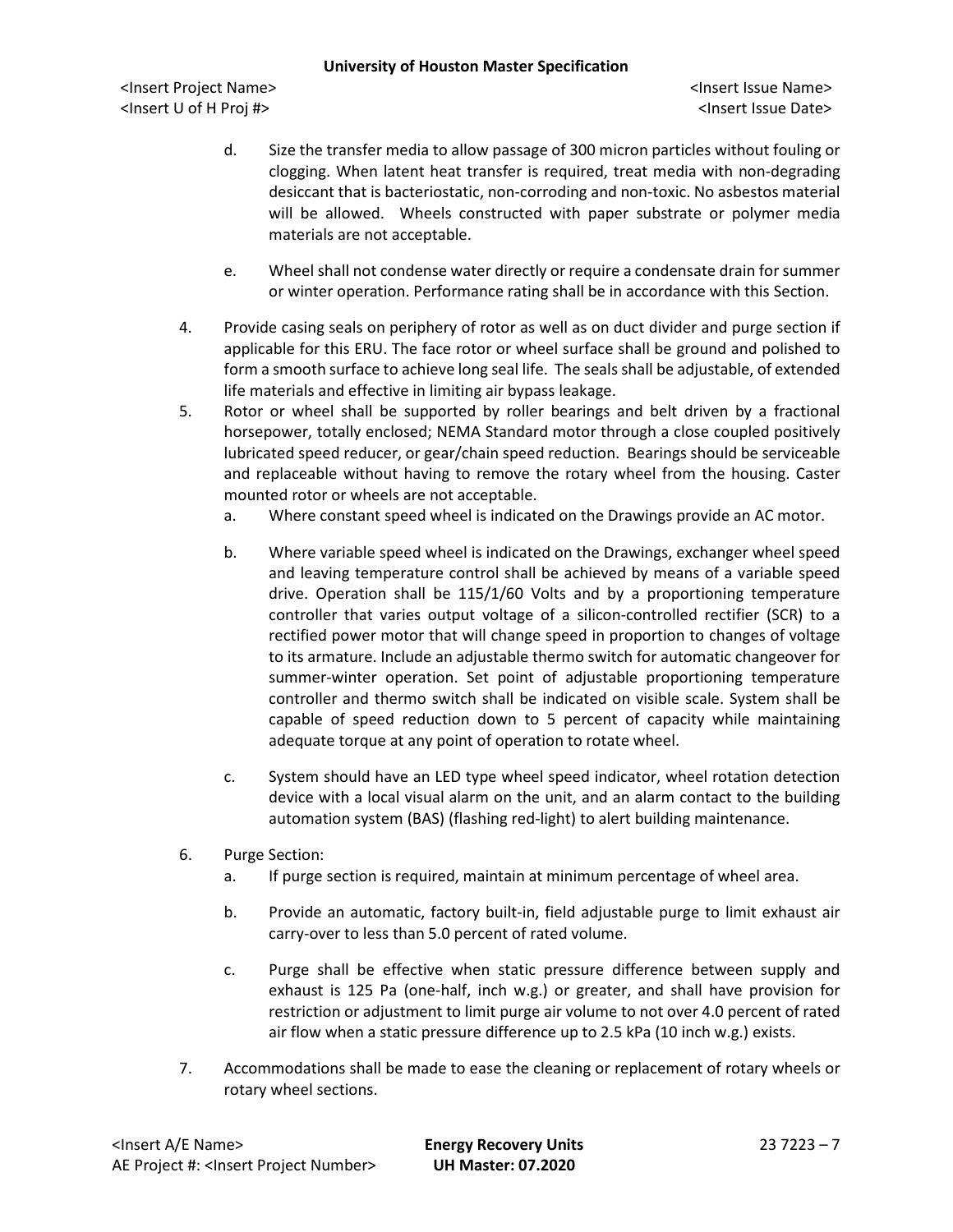- 8. Unit shall be constructed of heavy gage steel to ensure rigidity and stability. Casing side panels shall be removable to ensure easy access to internal parts. Provide integral flanges for flanged duct connection and provide lifting holes or lugs.
- C. Air-to-Air Plate Heat Exchanger
	- 1. Comply with UL Standards.
	- 2. Access plate material shall be compatible with the air streams.
	- 3. Plates: Corrugated 0.53 mm (0.021 inch) diamond embossed aluminum spacing as recommended by the manufacturer.
	- 4. Bedding: Thermosetting reinforced resin. Provide plate seal-off and passage separation at top, bottom and center divider. The resins shall be self-extinguishing type in accordance with ASTM D635.
	- 5. Casing and End Strips: Casing of 1.6 mm (16 gage) galvanized steel in accordance with NFPA. Provide stainless steel casing where corrosive air streams are present. End strips of the same material as exchanger plates. Ends of unit exchanger plates to be sealed with high temperature silicon sealant prior to installation of end strip for corrosive air streams provide welded end strips to avoid cross contaminations.
	- 6. Provide integral flanges for flanged duct connections and provide lifting holes or lugs.
	- 7. Furnish accessories where indicated on the Drawings.
		- a. Face and bypass control dampers shall be constructed with galvanized steel blades and frame, with blade and blade jamb seals for low leakage performance. Dampers shall be provided by the manufacturer complete with electric actuators.
		- b. Provide factory installed controls to operate face and by-pass dampers during summer and winter operation.
		- c. Suspension mounting frame shall be the manufacturer's standard.
		- d. Roof mounting curb for units installed on roofs shall be the manufacturer's standard.
	- **8. [Provide a factory installed defrost system. The defrost system shall be capable of maintaining at least 85 percent of the non-frosted performance at -29 degrees C (-20 degrees F).]**
- D. Run-Around Energy Recovery System
	- 1. Provide a field fabricated system, as shown, containing coils, piping and **[\_\_\_\_]** percent glycol, pumps, insulation and accessories.
	- 2. Tube and fin material shall be compatible with the exhaust air streams.
		- **a. [Note to Engineer: Pumps for run-around coils must be redundant if the loss of outside air relative humidity and temperature pretreatment could have a major effect on the health and well-being of patients or cause an impact to laboratory animals.]**
	- 3. Provide automatic temperature controls and sequence of operations as shown on the Drawings.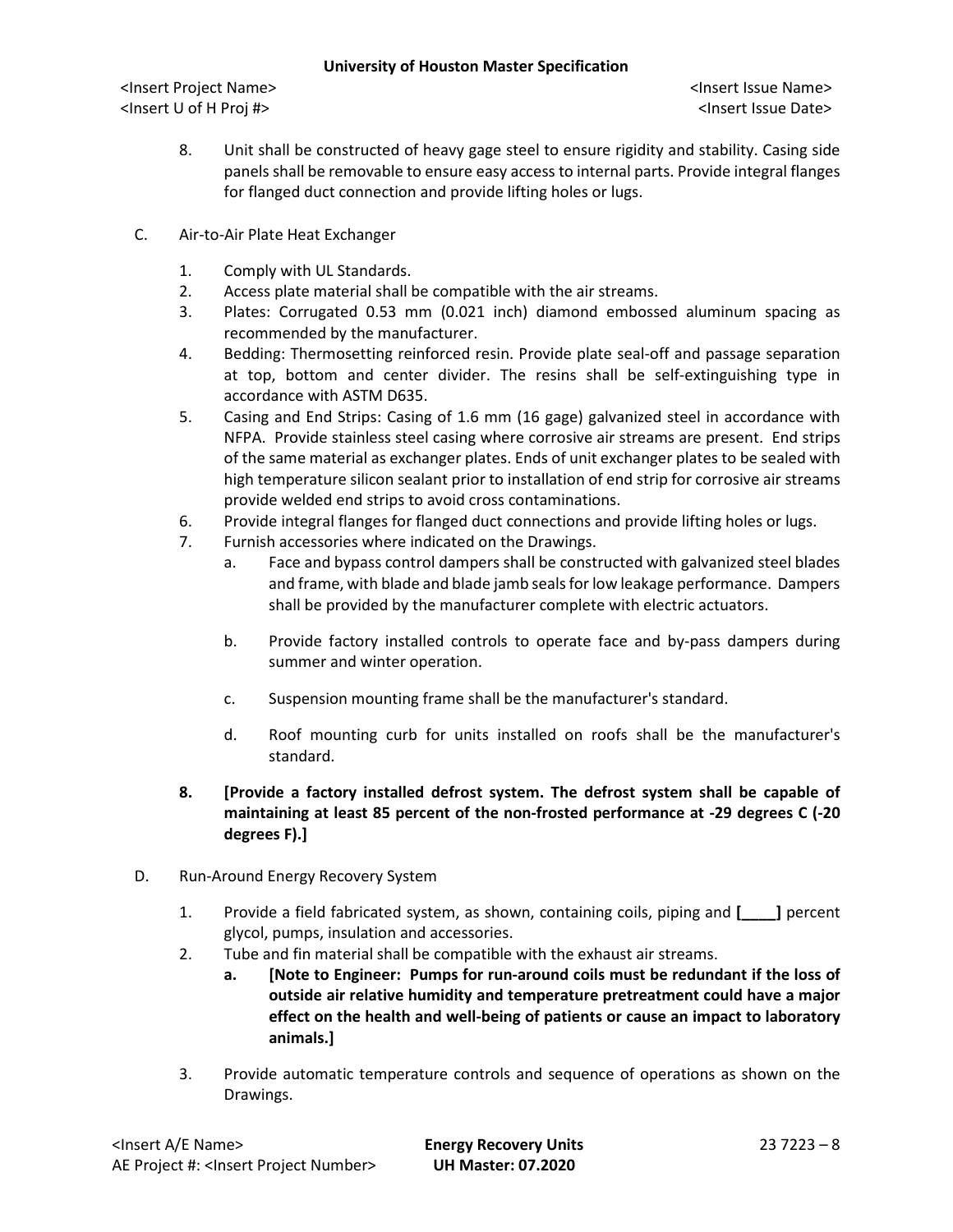## 2.4 CASING AND BASE

- A. Unit Casing
	- 1. Panels shall be double wall, reinforced construction with sufficient internal bracing to prevent excessive deflection of the panels.
	- 2. Exterior walls minimum 16-gage G-90 galvanized and interior walls minimum 20-gage G-90 galvanized steel. The interior casing wall of the cooling coil section shall be 20-gage Type 304 stainless steel sheet material.
	- 3. Internal insulation shall be minimum R-value of 12 and fire, mold, and fungus proof.
	- 4. All sheet metal joints throughout the air-handling unit and between panelized sections shall be sealed with closed cell, soft rubber gaskets, fabricated from neoprene, EPDM, or other approved material.
	- 5. Provide airtight enclosure where the air unit casing encloses building columns. Leakage rate shall not exceed that allowed for the unit casing.
	- 6. Maximum deflection at any point on the unit casing shall be limited to  $1/200<sup>th</sup>$  of the overall panel width or height.
	- 7. Provide a thermal break protection between exterior panel and inner panel construction joints to eliminate all through-metal portions of the unit so that there will be no external condensation.
	- 8. Panel surfaces shall be non-condensing per ASTM D 4230, Measuring Humidity with Cooled Surface Condensation.
	- 9. All surfaces of the ERU casing and base exposed to an outside environment shall have a powder coat finish.
- B. Drain Pans
	- 1. Provide IAQ style drain pan under the entire cooling coil section, per compliance with ASHRAE Standard 62.
	- 2. Drain pan shall extend minimum 24 inches downstream of the cooling coil section.
	- 3. Construct drain pan of minimum 14-gage Type 304 stainless steel.
	- 4. Insulate the underside of the entire drain pan with two (2) part sprayed on polyurethane closed cell foam with a minimum of R-8 insulation value. Insulation shall be water impervious rigid type, after curing, and shall occupy all voids and areas between drain pan and outer wall to prevent the occurrence of trapped water, condensation, and microbial growth. Install and seal insulation as appropriate for the equipment construction.
	- 5. Slope drain pan in all planes to the drain connection to prevent accumulation of standing water. On units over ten (10) feet in width, slope pan to drain on both sides of the unit.
	- 6. Condensate from drain pans shall be piped as indicated on the Drawings. The pipe size shall be 1-inch minimum diameter, insulated as specified for chilled water piping. A trap as required to prevent the escape or entry of air through the drain piping shall be provided as indicated on the Drawings.
	- 7. Provide an insulated intermediate drain pan for all coils above another coil, factory piped to main drain pan. Drain pans shall be sloped and constructed of 16 gage Type 304 stainless steel to match the main drain pan and shall extend 6 inches from the coil face.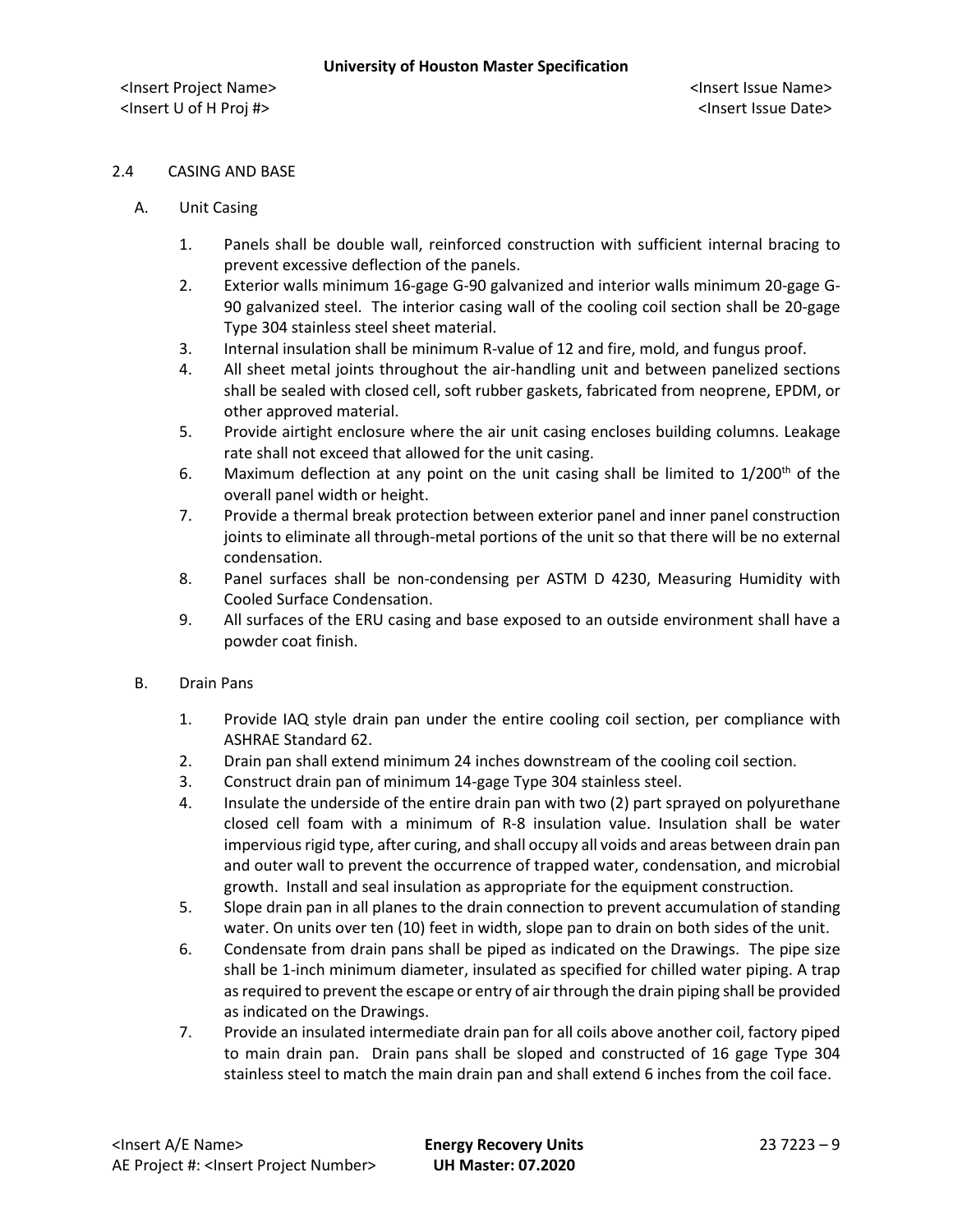## C. Base and Floor

- 1. Construct each unit section on a structural base that supports all major components (i.e., fans, coils, etc.) and is supported with structural steel members. Base and structural members shall be minimum 12 gage G120 galvanized steel.
- 2. Complete perimeter channel base shall be minimum 6 inch galvanized steel. Base rail height shall be sufficient to meet the lowest coil drain connection to allow for proper condensate drain trap depth in accordance with the Drawings.
- 3. Fabricate base of electrically welded structural steel members. Use welding procedures and welders certified for structural steel welding according to AWS D1.1 Structural Welding Code - Steel, and AWS D1.3 Structural Welding Code - Sheet Steel.
- 4. Unit floor panels shall be 16-gage, galvanized steel over expanded foam insulation with a minimum R-value of 8. Hex head zinc coated fasteners shall be used to attach the flooring panels and shall be attached to welded structural frame members. Dow Corning HVAC/R silicon sealant material shall be used to seal the mating surfaces between floor panels and frame members.
- 5. 20-gage galvanized sheetmetal shall enclose the insulation on the bottom of the unit.
- 6. All points of contact between the floor, vapor barrier, and structure shall be thermally isolated and sealed with closed-cell soft rubber or EPDM.

## D. Access Doors

- 1. Access doors shall be double wall, insulated the same as wall panels, and the opening framed with thermal break construction.
- 2. Provide access doors to allow access to both sides (upstream and downstream) of the pre-filter racks, energy recovery components, and cooling coils. Access doors of the fan sections shall be located on the motor side.
- 3. Door size shall be minimum 18 inches wide and full panel height up to 72-inch tall units. For units above 72 inches tall, provide 72-inch high doors. For panels over 36 inches wide, provide 36-inch wide doors.
- 4. Access door construction shall equal or exceed the quality of air handler casing materials as specified herein.
- 5. Each door shall have a minimum 8-inch by 6-inch double glazed view window, capable of withstanding the total developed pressure of the unit.
- 6. Doors shall be hinged using either heavy-duty adjustable stainless steel butt hinges or a continuous adjustable stainless steel piano hinge, extending along the entire edge of the door, except for a maximum of two inches at each end. If butt hinges are used, provide two (2) per door for up to 36-inch high doors and three (3) per door for longer doors. Provide minimum of two (2) latches on doors longer than 18 inches and three (3) latches on doors over 36 inches long. Latches shall be Ventlok 310, heavy-duty latch.
- 7. All access doors shall open against air pressure, unless approved by the Owner in writing.
- 8. All exterior surfaces of the access doors exposed to an outside environment shall be zinc coated galvanized panels with a protective finish (ASTM A653/A) and shall have a baked enamel finish.
- 9. Intake hoods and exhaust hoods, complete with bird screening over the openings, shall be standard on all outdoor units.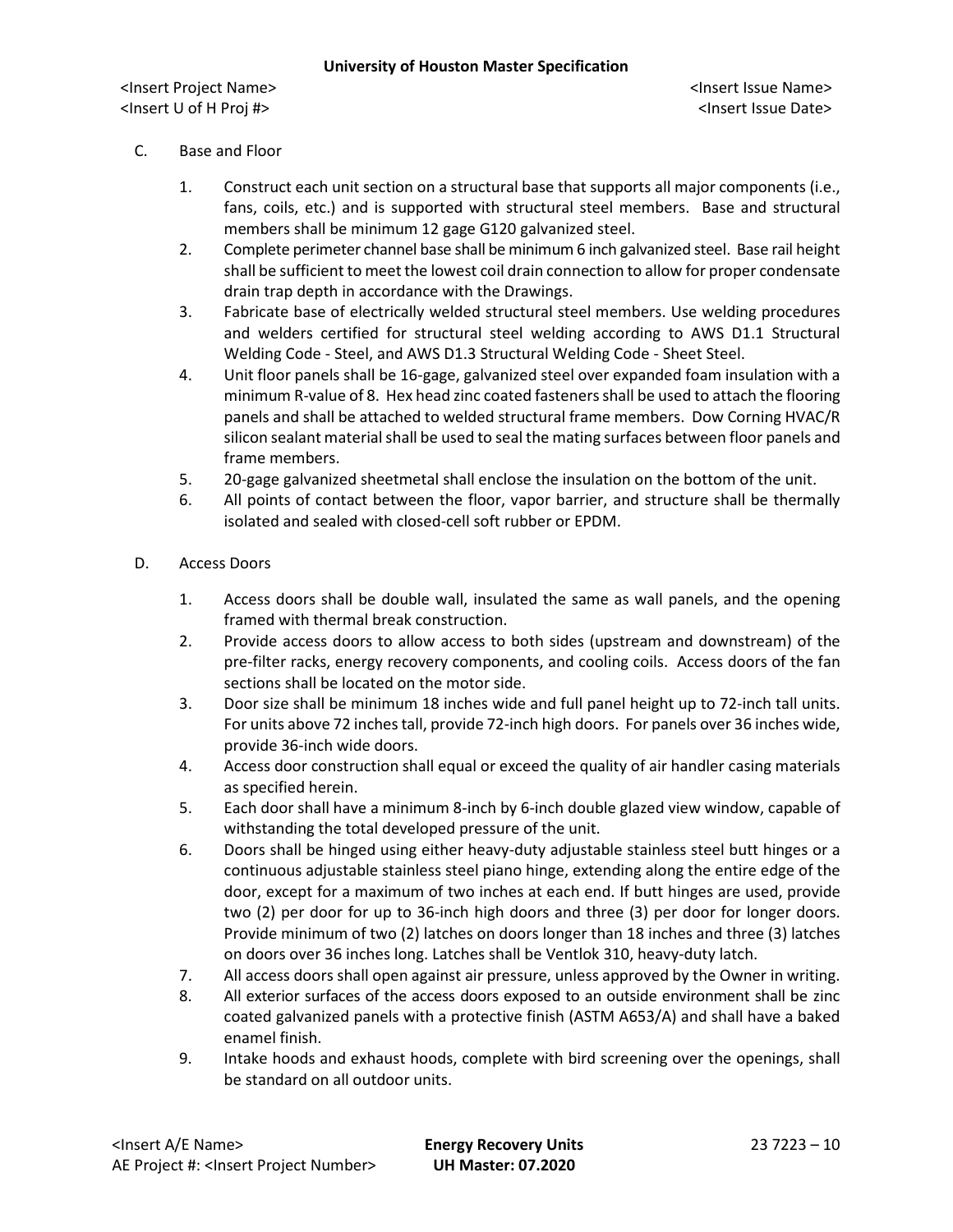- E. Rigging Performance Requirements
	- 1. Provide lifting lugs suitable for rigging without requiring additional support frames or rails.
	- 2. Provide units that may be lifted without permanent deformation to the housing, base or internal components.
	- 3. Indicate physical balance point on unit bases.

#### 2.5 FANS

- A. Provide fan sections with [double-width double-inlet (DWDI) centrifugal type], [forward curved (FC)], [airfoil (AF)], [backward inclined (BI)], or [single-width single-inlet (SWSI) plug (PF)] fans, minimum class II, constructed of galvanized steel, as scheduled.
	- 1. Higher RPM AF and BI fan casings shall come equipped with additional heavy-duty rectangular angle framework for increased strength and stability.
	- 2. Fan and unit performance shall be rated and certified in accordance with ARI 430, AMCA300 and ARI 260 as specified elsewhere herein.
	- 3. Fan wheels shall be keyed to the fan shaft and shall be statically and dynamically balanced at the factory as a complete fan assembly regardless of duty.
	- 4. Dynamic fan balancing shall be conducted from 16Hz to 66Hz to identify and eliminate critical speeds and to ensure stable operation through the entire operating range of the fan and drive assembly. Forward factory balancing test report upon request of Engineer.
- B. Mount motor drive and fan on integral framework, internally isolated from the casing with factory installed 1-inch deflection spring vibration isolators on units with 8 square feet of coil area or less, and 2-inch deflection on units with coils greater than 8 square feet in area. The fan, drive, and base assembly shall be factory point load tested and balanced with corner isolators selected accordingly for increased stability and to minimize fan assembly noise and vibration and extend bearing life.
- C. Provide internal flexible connection on discharge of fan to isolate fan from casing. Additionally, provide spring loaded fan-shroud-to-casing thrust restraints for all airfoil and backward inclined fans, and on all units with coil face areas greater than 30 square feet.
- D. Fan motors shall be premium high efficiency and VFD compatible. Refer to Division 26 "Variable Frequency Drives."

### 2.6 BEARINGS AND DRIVES

- A. Bearings: Provide self-aligning grease lubricated, pillow-block ball bearings. Bearings shall be lubricated at the factory and equipped with means for lubrication on the outside of the bearing housing. Bearings shall be designed for an average life (L10) of at least 200,000 hours at the maximum horsepower and operating speed for the classification. Opposite drive side fan bearings shall be sized appropriately to prevent premature wear and bearing skating from uneven loads on bearings to extend bearing life.
- B. Motors shall be in compliance with Division 26 and compatible for use with variable frequency drives.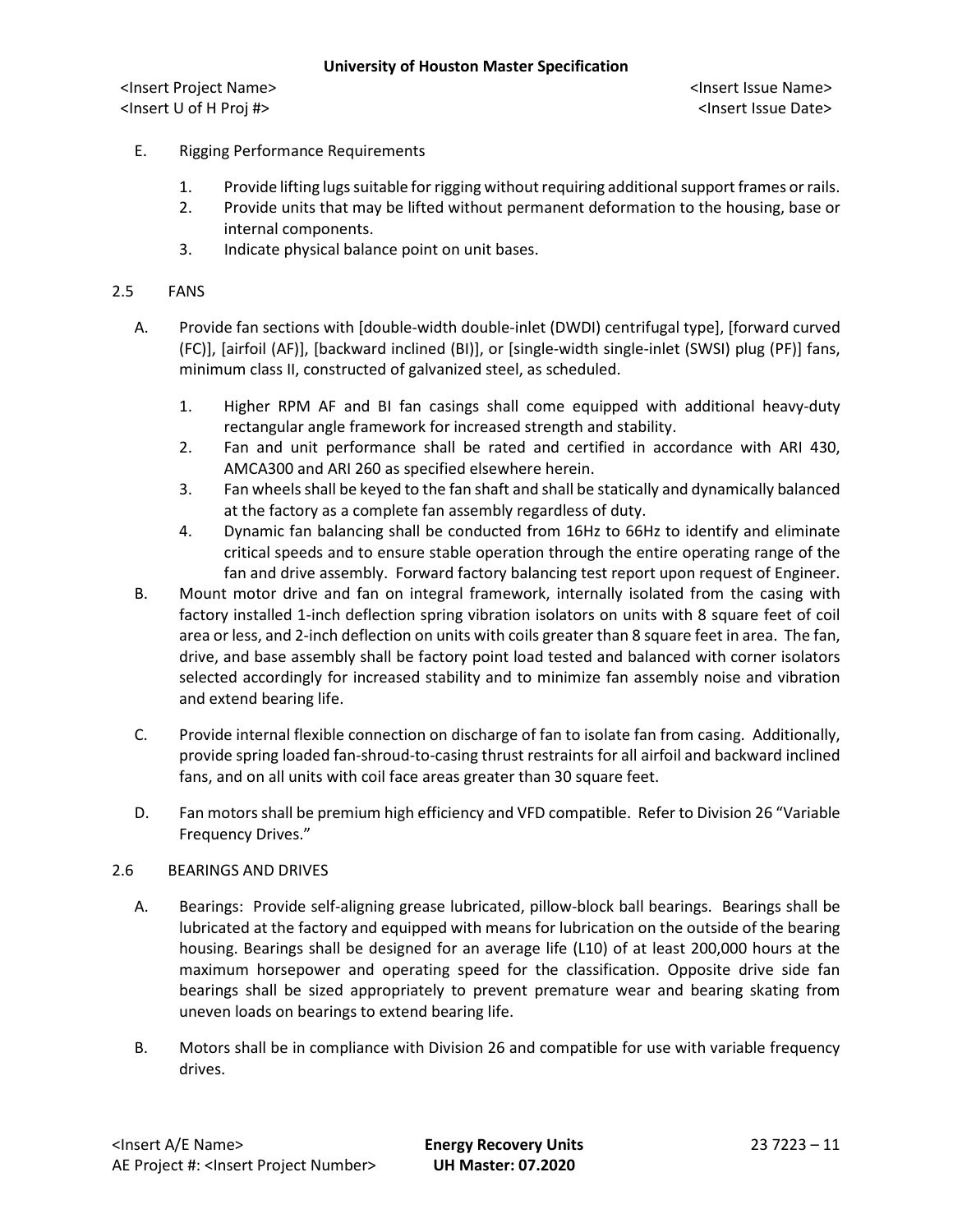- C. Shafts: Solid hot rolled steel, ground and polished, with key-way, and protectively coated with lubricating oil. Shafts shall not pass through first critical speed as unit comes up to rated RPM and shall be balanced as part of the fan assembly as described above.
- D. V-Belt Drive: Cast iron or steel sheaves, dynamically balanced, bored to fit shafts and keyed. Variable and adjustable pitch sheaves for motors 15 horsepower and under. Select variable and adjustable pitch sheaves so that required RPM is obtained with sheaves set at mid-position. Provide fixed pitch sheaves for motors equipped with variable speed drives. Provide belts and drive rated for minimum one and one-half times nameplate rating of motor.
- E. Direct Drive: Units with scheduled plug fans shall be direct drive.

# 2.7 WATER COILS

- A. Provide counterflow chilled water and hot water coils as scheduled. Provide vertical or horizontal coil connection entry to unit casing per the Drawings to maximize maintenance accessibility and minimize coil piping and valve interference. Cooling and heating coils used for outside air pretreatment shall have copper fins in lieu of aluminum fin configuration.
- B. Slide the individual coils into the coil casing through a removable end panel with blank off sheets and sealing collars at connection penetrations. The coil support steel and coil casing is to be made with Type 304 stainless steel for cooling coils and hot dipped galvanized carbon steel for heating coils.
- C. Rate coils in accordance with ARI certified data. Select coil to provide capacity in accordance with water flow and temperatures scheduled on Drawings with maximum water pressure drop through coil as scheduled and a maximum velocity in tubes of 8 feet per second. Provide coil with maximum allowable face velocity as indicated on Drawings.
- D. Provide 1/2-inch or 5/8-inch outside diameter copper tube coils, with a maximum six (6) row depth and a maximum 8 fins per inch spacing supplied with copper headers. Steel pipe water connections shall be welded to copper headers with silica-bronze weld to prevent dielectric corrosion of dissimilar metals, or coil connections shall be provided with isolating devices such as (dielectrically insulated flanges) to extend the life of the coils. If additional rows are required pipe coils in series and provide access section between coils.
- E. Provide coils with plate fin wall thickness of 0.006-inch and tubes of minimum wall thickness of 0.035-inch for 5/8-inch coils and 0.020 for 1/2-inch coils. Connect tubes to header that provides equal flow to all tubes and provide single point connections for supply and return piping per coil. Factory test all coils to 325 psig and forward coil test reports to the Engineer with submittal documentation.

# 2.8 FILTER SECTIONS

A. General: Air shall not be allowed to bypass around filters. Provision shall be made to positively lock filters in place to prevent shifting. Provide applicable filter and final filter sections as scheduled on the Drawings. Note: Some units may have multiple filter sections and multiple filter types.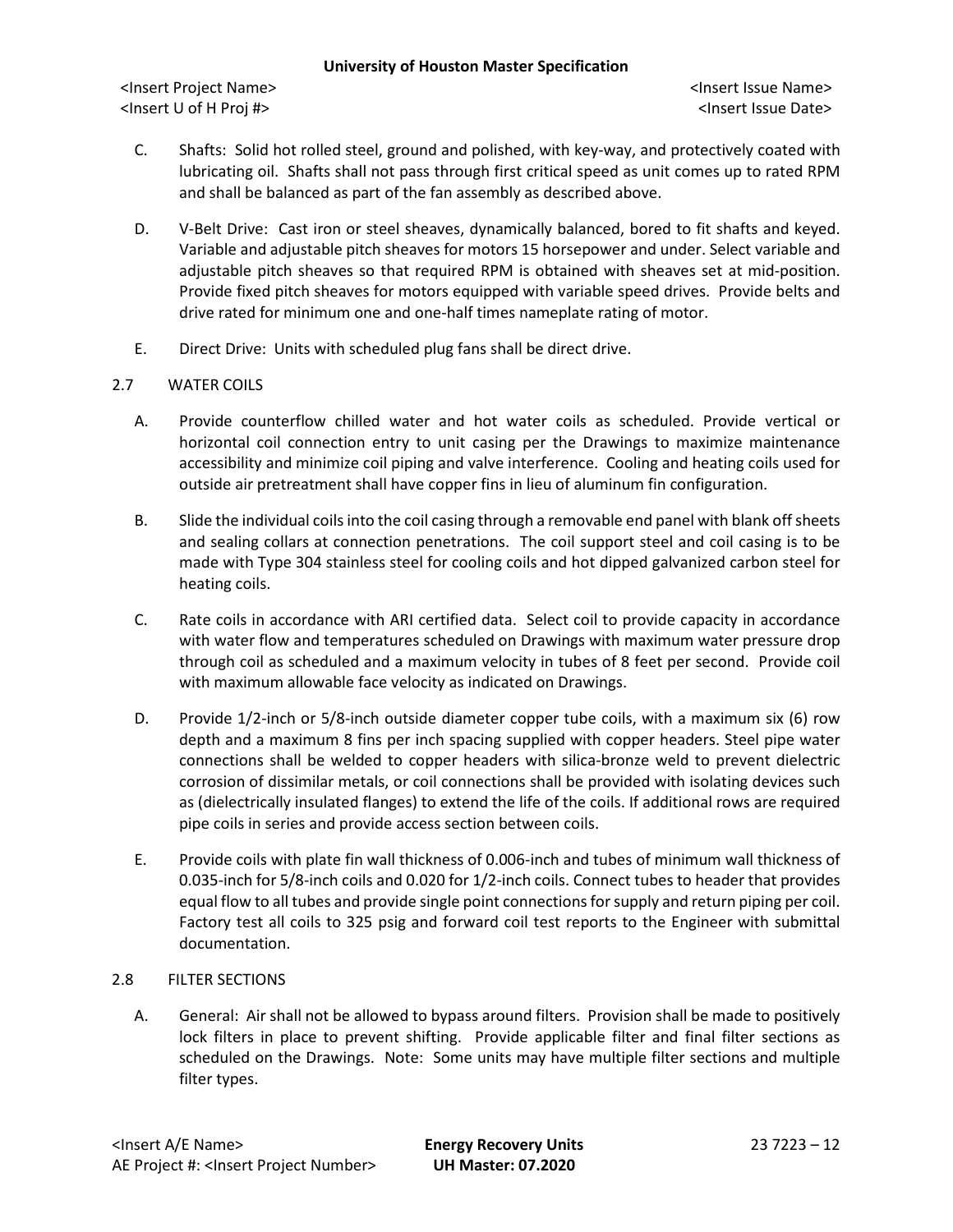<Insert Project Name> <Insert Issue Name> <Insert U of H Proj #> <Insert Issue Date>

- B. Angle Filters: Low-velocity angular filter frames with integral, side-access, galvanized steel or extruded aluminum filter frames suitable for 2-inch media. Combine with mixing box where scheduled on Drawings.
- C. Flat Filters: Flat (perpendicular to airflow direction) filter frames with integral, side-access, galvanized steel or extruded aluminum filter frames suitable for 2-inch or 4-inch media (as scheduled).
- D. Open Return Filters: Flat (perpendicular to airflow direction) filter frames with integral, frontaccess, galvanized steel or extruded aluminum filter frames suitable for 2-inch or 4-inch media (as scheduled).
- E. Cartridge (Rigid) Filters: Flat (perpendicular to airflow direction) filter frames with integral, front or side-access, galvanized steel or extruded aluminum filter frames, with neoprene gasket seal material on the leaving air side of the filter, suitable for a 2-inch pre-filter media and a 12-inch rigid filter media.
- F. HEPA Filters: Flat (perpendicular to airflow direction) filter frames with integral, front-load access, galvanized steel or extruded aluminum filter frames, with leak-free neoprene gasket seal material on the leaving air side of the filter, suitable for a 24-inch high efficiency HEPA filter media.
- G. Filter Gauges: Magnahelic differential pressure gauges shall be installed and mounted on drive side of unit to measure the pressure drop across the filter sections as indicated on the Drawings and/or control schematics.
- H. Refer to Section 23 4000 "Filters and Accessories" for filter media.
- 2.9 MARINE LIGHTS AND GFI RECEPTACLES
	- A. Marine lights shall be provided in access compartments as shown on the Drawings. Access lights shall be wired to a single watertight switch located on the exterior side of unit. A marine GFI receptacle shall be mounted next to the light switch. A separate 120 Volt power connection shall be used for the GFI receptacle. All electrical penetrations through the wall of the ERU shall be sealed by the manufacturer.

### **1. [Note to Engineer: Identify access light locations and receptacles on the Drawings.]**

B. Provide electrical fused-disconnects with units. Units that are exposed to an outdoor environment shall have weatherproof fused-disconnects.

# 2.10 CONTROLS

- A. Unit shall be provided with manufacturer's control panel and instruments.
- B. Instrumentation and DDC controls furnished with the ERU shall be compatible with the Building Management System (BMS) using a BACnet operating system.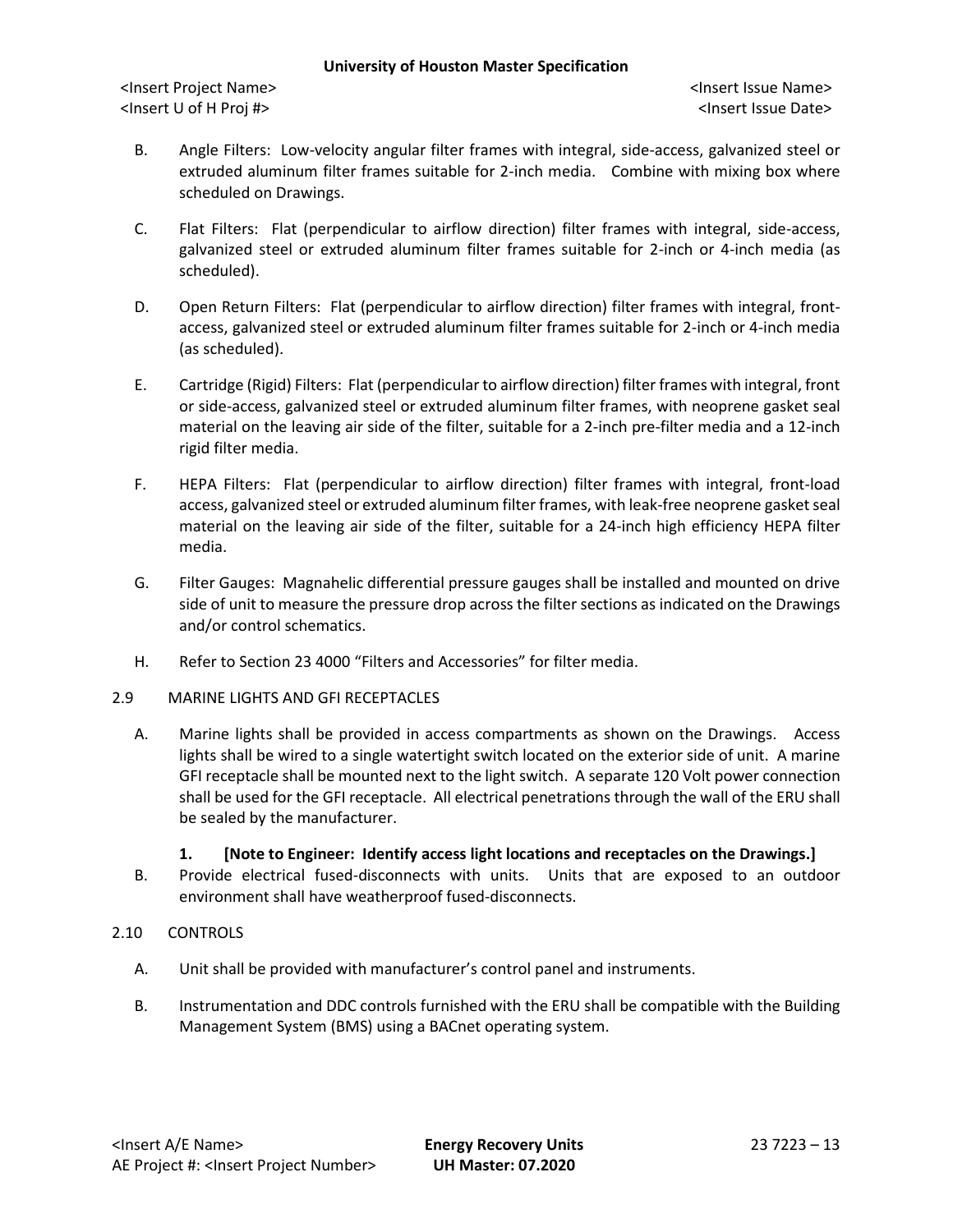<Insert Project Name> <Insert Issue Name> <Insert U of H Proj #> <Insert Issue Date>

- C. The DDC controls at a minimum shall consist of a standalone controller, I/O board(s), and instrumentation to provide remote and local indication of entering and leaving relative humidity, and dry and wet bulb temperatures on ventilation air inlet and exhaust air outlet sides of the energy exchange components within the ERU. All filter differential pressures and fan static pressures are to be indicated and monitored by the BMS. The stand-alone controller shall also include functions for purging, speed detection, motor protection, and an alarm.
- **D. [If scheduled on the Drawings, the system should modulate rotor speed between economizer operation down to 0 RPM and maximum heat recovery to 18 RPM when outside air temperature is at peak. Economizer control to reduce rotor speed and prevent discharge air from rising above setpoint.]**
- E. Seal all instrumentation wiring or controls wiring penetrations through the casing of the ERU.

### PART 3 - EXECUTION

## 3.1 INSTALLATION

- A. Installation shall meet or exceed all applicable federal, state and local requirements, referenced standards and conform to codes and ordinances of authorities having jurisdiction.
- B. All installation shall be in accordance with manufacturer's published recommendations.
- C. Follow the equipment manufacturer's instructions for handling and installation, and setting up of ductwork for makeup and exhaust air steamers for maximum efficiency.
- D. Rotary air-to-air exchanger: Adjust seals and adjust purge settings (if used) as recommended by the manufacturer. Verify correct installation of controls.
- E. Seal ductwork connections per the applicable related specification to avoid air leakage.
- F. Provide adequate spacing and access for cleaning and maintenance of heat recovery coils as well as filters.
- G. Secure the energy recovery unit to withstand a wind velocity of **[\_\_\_\_]** miles per hour, if unit is mounted on a roof or outdoors.
- H. Arrange all water piping to coils so the water circuits are serviceable, without having to dismantle excessive lengths of pipe to remove the coils.
- I. Provide the drain valves and vent cocks for each of the coils.
- J. Provide strainers ahead of recirculation pumps and control valves.
- K. Provide certified wiring schematics to the electrical division for the equipment controls.
- L. Provide all necessary control wiring as recommended by the manufacturer or the ERU.
- M. Provide the correct condensate traps to compensate for blow or draw through pressure characteristics.